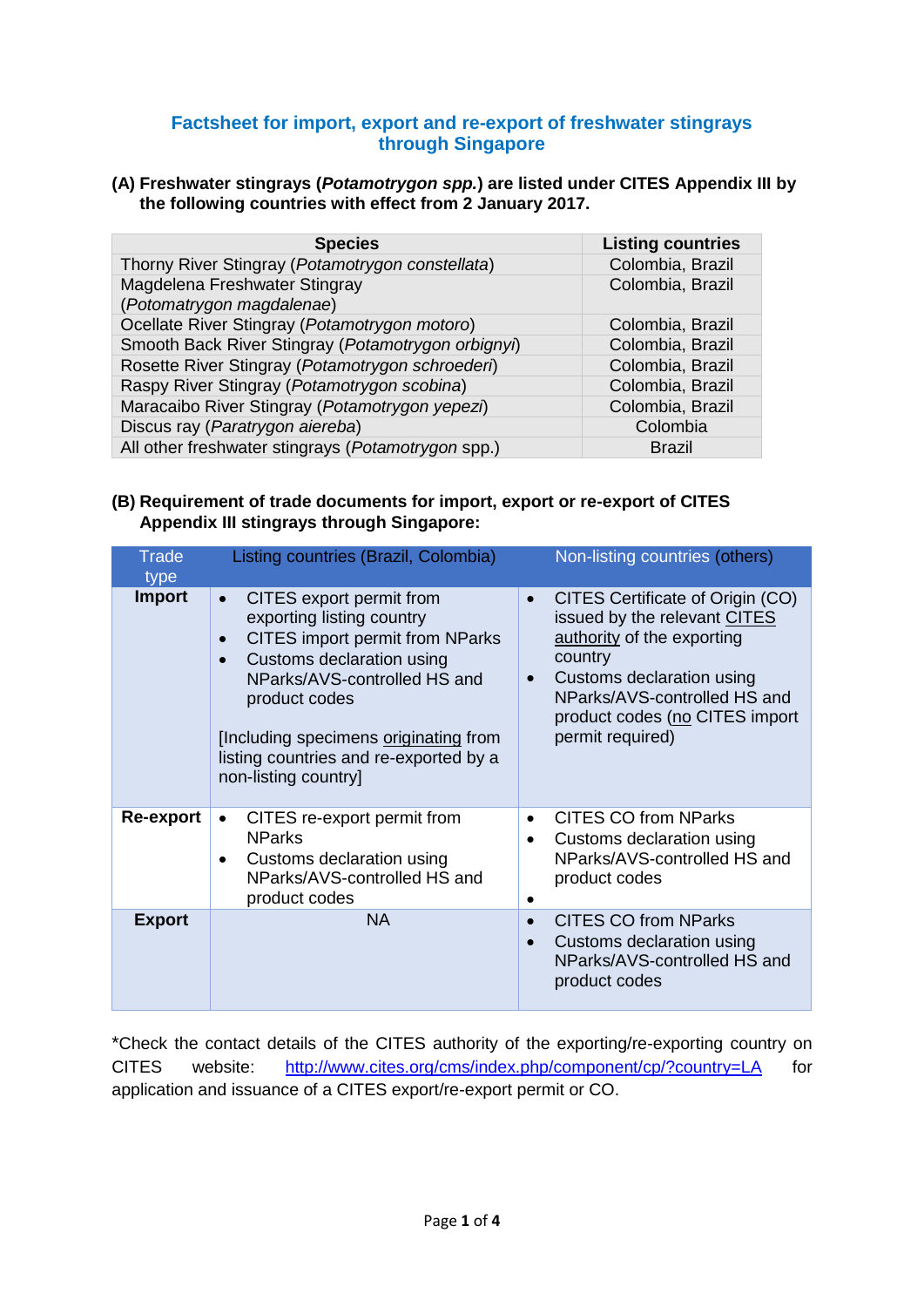# **(C) CITES import permit** *(refer to section B for the type of document required)*

Please obtain all relevant CITES permits before arrival of shipments in Singapore.

| <b>CITES</b><br>documents<br>required<br>before import<br>into SG | a) CITES export/re-export permit from exporting/re-exporting country<br>b) CITES import permit from NParks, via LicenceONE:-<br>https://www.gobusiness.gov.sg/licences                                                                                                                                                                                                                                                                                                                                                        |
|-------------------------------------------------------------------|-------------------------------------------------------------------------------------------------------------------------------------------------------------------------------------------------------------------------------------------------------------------------------------------------------------------------------------------------------------------------------------------------------------------------------------------------------------------------------------------------------------------------------|
| <b>Supporting</b><br>document                                     | Attach a copy of the foreign CITES export/re-export permit online<br>$\bullet$<br>NParks reserves the right to verify the authenticity of the foreign<br>$\bullet$<br>CITES export/re-export permit prior to approval of the CITES import<br>permit application.                                                                                                                                                                                                                                                              |
| Service<br>standard                                               | Typically, it takes 7 working days for approval unless confirmation of<br>foreign CITES export/re-export permit is required                                                                                                                                                                                                                                                                                                                                                                                                   |
| <b>Printing</b>                                                   | You may print the permit on your own if you have a compatible<br>$\bullet$<br>watermark printer. For a list of compatible printers, please refer to the<br>LicenceOne under HOW IT WORKS? $\rightarrow$ Phidelity Printers<br>(Watermark) Compatibility List <left menu="" side=""></left>                                                                                                                                                                                                                                    |
|                                                                   | For self-printing of CITES permit, please login LicenceOne, go to<br>$\bullet$<br>'Licenses' tab $\rightarrow$ Search for the permit number $\rightarrow$ Click on 'Action'<br>button $\rightarrow$ Select 'Print'.                                                                                                                                                                                                                                                                                                           |
|                                                                   | Self-print using own compatible watermark printer or via self-help<br>$\bullet$<br>station at HortPark (from 1 Oct 2019) or Animal & Plant Health<br>Centre (APHC) from Jan 2020. For more information on self-printing,<br>you may refer to NParks website.                                                                                                                                                                                                                                                                  |
|                                                                   | Permit is ready for self-printed once you receive a 'Notification to<br>$\bullet$<br>Print'.                                                                                                                                                                                                                                                                                                                                                                                                                                  |
| Fee                                                               | Each CITES permit is charged \$60 per consignment (\$12 per species<br>subject to minimum of \$60 per consignment).                                                                                                                                                                                                                                                                                                                                                                                                           |
| <b>Customs</b><br>declaration                                     | Submit TradeNet declaration to NParks/AVS for approval. Please check<br>NParks/AVS website (https://www.nparks.gov.sg/avs/tools-and-<br>resources) for the relevant HS and product codes.                                                                                                                                                                                                                                                                                                                                     |
| Clearance &<br>endorsement<br>by<br>NParks/AVS or<br><b>ICA</b>   | Make online booking (https://ifast.sfa.gov.sg/eserviceweb/) for import<br>$\bullet$<br>inspection.<br>Original CITES permits must be presented during import inspection<br>$\bullet$<br>by Nparks/AVS Changi Animal & Plant Quarantine (CAPQ) for air<br>shipment or clearance by the Immigration & Checkpoints Authority<br>(ICA).<br>Surrender the original CITES export/re-export permit to NParks/AVS<br>٠<br>CAPQ.<br>Original CITES import permit must be endorsed on box 15 by<br>$\bullet$<br>NParks/AVS CAPQ or ICA. |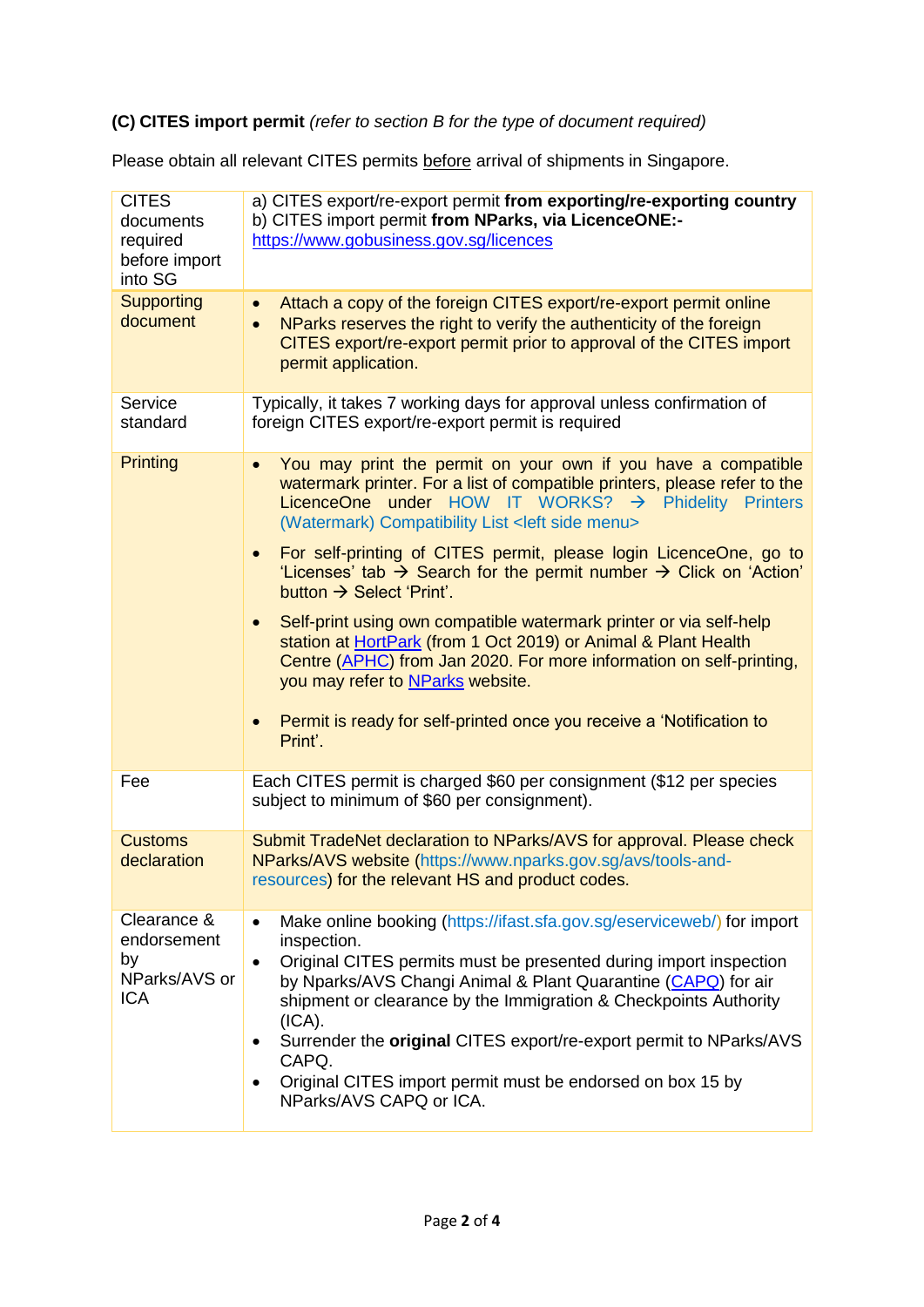## **(D) CITES export/re-export permit or CO** *(refer to section B for the type of document required)*

Please obtain all relevant CITES permits or CO before departure of shipments from Singapore.

| <b>CITES</b><br>documents<br>required<br>before<br>export/re-<br>export from<br>SG | CITES export/re-export permit or CO from NParks, via LicenceONE:-<br>https://www.gobusiness.gov.sg/licences                                                                                                                                                                                                                                                                                                                                                                                                                                                                                                                                                                                                                                                                                                                                                                                                                                                                                                                      |
|------------------------------------------------------------------------------------|----------------------------------------------------------------------------------------------------------------------------------------------------------------------------------------------------------------------------------------------------------------------------------------------------------------------------------------------------------------------------------------------------------------------------------------------------------------------------------------------------------------------------------------------------------------------------------------------------------------------------------------------------------------------------------------------------------------------------------------------------------------------------------------------------------------------------------------------------------------------------------------------------------------------------------------------------------------------------------------------------------------------------------|
| Supporting<br>document                                                             | Attach supporting documents eg. letter of transfer, CITES import<br>$\bullet$<br>permit, CO etc.<br>NParks reserves the right to verify the supporting documents prior<br>$\bullet$<br>approval of the CITES export/re-export permit or CO application.                                                                                                                                                                                                                                                                                                                                                                                                                                                                                                                                                                                                                                                                                                                                                                          |
| Service<br>standard                                                                | Typically, it takes 7 working days for approval unless confirmation of<br>foreign CITES export/re-export permit is required.                                                                                                                                                                                                                                                                                                                                                                                                                                                                                                                                                                                                                                                                                                                                                                                                                                                                                                     |
| Printing                                                                           | You may print the permit on your own if you have a compatible<br>$\bullet$<br>watermark printer. For a list of compatible printers, please refer to the<br>LicenceOne under HOW IT WORKS? $\rightarrow$ Phidelity<br><b>Printers</b><br>(Watermark) Compatibility List <left menu="" side=""><br/>For self-printing of CITES permit, please login LicenceOne, go to<br/><math display="inline">\bullet</math><br/>'Licenses' tab <math>\rightarrow</math> Search for the permit number <math>\rightarrow</math> Click on 'Action'<br/>button <math>\rightarrow</math> Select 'Print'.<br/>Self-print using own compatible watermark printer or via self-help<br/><math display="inline">\bullet</math><br/>station at HortPark (from 1 Oct 2019) or Animal &amp; Plant Health<br/>Centre (APHC) from Jan 2020. For more information on self-printing,<br/>you may refer to NParks website.<br/>Permit is ready for self-printed once you receive a 'Notification to<br/><math display="inline">\bullet</math><br/>Print'.</left> |
| Fee                                                                                | Each CITES permit is charged \$60 per consignment (\$12 per<br>٠<br>species subject to minimum of \$60 per consignment). Express<br>service will be double the charge.<br>Each CO is \$29.40. Express service will be double the charge.                                                                                                                                                                                                                                                                                                                                                                                                                                                                                                                                                                                                                                                                                                                                                                                         |
| <b>Customs</b><br>declaration                                                      | Submit TradeNet declaration to NParks/AVS for approval. Please check<br>NParks/AVS website (https://www.nparks.gov.sg/avs/tools-and-<br>resources) for relevant HS and product codes.                                                                                                                                                                                                                                                                                                                                                                                                                                                                                                                                                                                                                                                                                                                                                                                                                                            |
| Clearance &<br>endorsement<br>by<br>NParks/AVS or<br><b>ICA</b>                    | Original CITES permits must be presented during export/re-export<br>$\bullet$<br>inspection by NParks/AVS CAPQ or ICA for clearance.<br>The original CITES export/re-export permit or CO must be endorsed<br>$\bullet$<br>on box 15 by NParks/AVS or ICA.                                                                                                                                                                                                                                                                                                                                                                                                                                                                                                                                                                                                                                                                                                                                                                        |